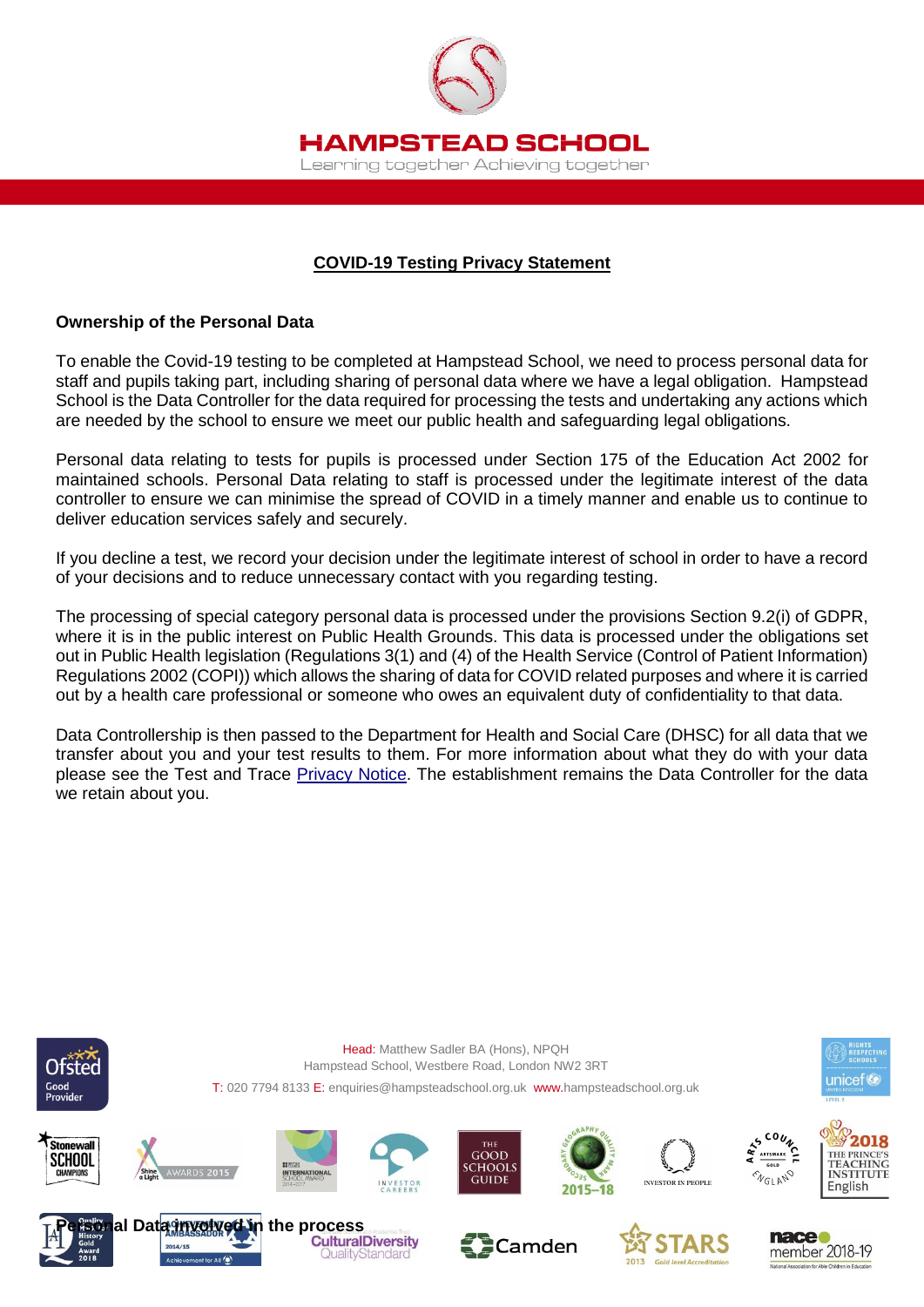We use the following information to help us manage and process the tests:

- Name
- Date of birth (and year group)
- Gender
- Ethnicity
- Home postcode
- Email address
- Mobile number
- Unique barcode assigned to each individual test and which will become the primary reference number for the tests
- Test result
- Parent/guardians contact details (if required)

We will only use information that is collected directly from you specifically for the purpose of the tests, even if you have previously provided us with this information.

## **How we store your personal information**

The information will be securely stored on local spreadsheets held by Hampstead School and will only be used for the purpose for which it was collected. It will also be entered directly onto DHSC digital services for the NHS Test and Trace purposes. The school will not have access to the information on the digital service once it has been entered.

#### **Processing of Personal Data Relating to Positive test results**

The member of staff, pupil, student or parent (depending on contact details provided) will be informed of the result by the school and advised how to book a confirmatory test.

The information will be transferred to DHSC, who will share this with the NHS and the relevant General Practitioner. PHE and Local Government will use this information for wider test and trace activities as well as statistical and research purposes.

This information is processed and shared under obligations set out in Public Health legislation under Regulations 3(1) and (4) of the Health Service (Control of Patient Information) Regulations 2002 (COPI) which allows the sharing of data for COVID related purposes.

This information will be kept by the school/college for up to 14 days and by the NHS for 8 years.

## **Processing of Personal Data Relating to Negative test results**

We will record a negative result and the information transferred to DHSC and NHS. PHE and the Local Government will use the information for statistical and research purposes.

This information is processed and shared under obligations set out in Public Health legislation under Regulations 3(1) and (4) of the Health Service (Control of Patient Information) Regulations 2002 (COPI) which allows the sharing of data for COVID related purposes.

This information will be kept by the school/college for up to 14 days and by the NHS for 8 years.

## **Processing of Personal Data relating to declining a test**

We will record that you have declined to participate in a test. This information will not be shared with anyone beyond Hampstead School as the data controller.